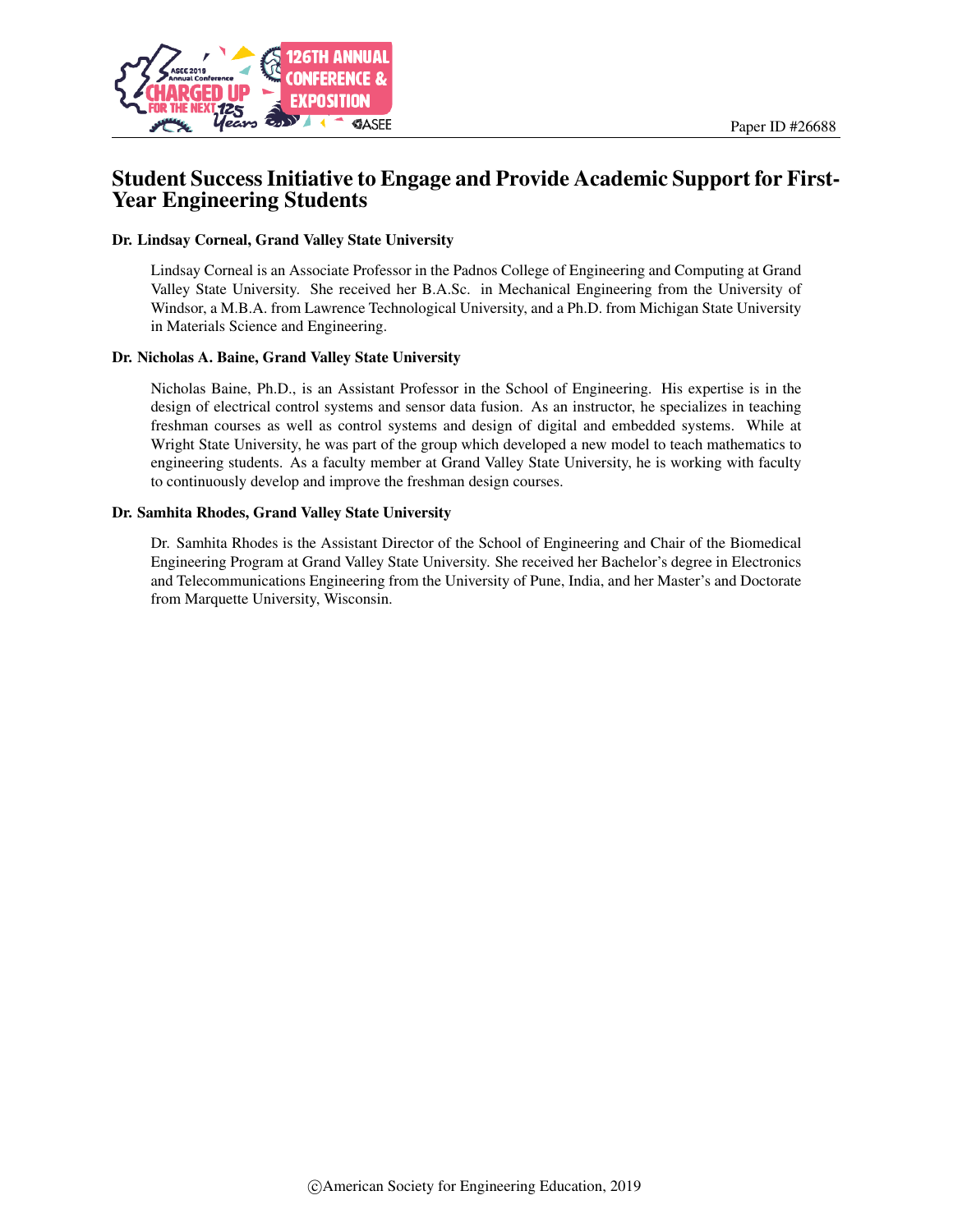# **Student Success Initiative to Engage and Provide Academic Support for First Year Engineering Students**

### Abstract

This Work in Progress paper will describe the Student Success Initiative at Grand Valley State University. The Student Success Initiative is focused on the retention of first year engineering students through social engagement and academic support. The social engagement was initiated with an incoming student welcome luncheon for the past two academic years, and in the most recent academic year, a freshman living community was established to help students build an identity as part of the School of Engineering. Academic support was provided through the addition of the Introduction to Engineering Problem Solving course to be taken in parallel with the precalculus math course. Additional help was provided to students through combined office hours by all faculty involved with the introductory engineering courses so that students can seek out help from any instructor. Finally, a series of modules were develop to provide information and activities to help students develop effective learning skills for academic success.

#### **Introduction**

At Grand Valley State University (GVSU), the School of Engineering is working to improve the performance of first year engineering students. As with many engineering schools, the School of Engineering at GVSU has consistently low retention in the first year of their program. It was found to be as low as 36% between the two engineering courses that are central to the first-year of the engineering programs. To improve the performance and retention of engineering students in their first year, the Student Success Initiative in the GVSU School of Engineering was created. After consideration of the issues facing engineering students, a two-pronged approach was chosen to help new students feel welcomed and engaged in the School of Engineering and to provide them with the academic support needed to be successful.

Students entering their first year of college are often faced with a number of challenges such as a new, higher-level curriculum, managing their time effectively, as well as developing relationships with faculty and other students [1]. The greatest proportion (over 50%) of the students leaving an institution has been found to be between the first and second years of study [2, 3]. In a study of engineering student attrition at the University of Pittsburgh over a six-year period, of the freshman attrition, half was accounted for by freshman that are placed on academic probation at the end of their first term [4].

Within first year engineering programs, mathematics is often one of the largest contributors to attrition in the first year [5]. Many schools across the country have adopted a first year engineering mathematics course that increases student retention, motivation, and ultimate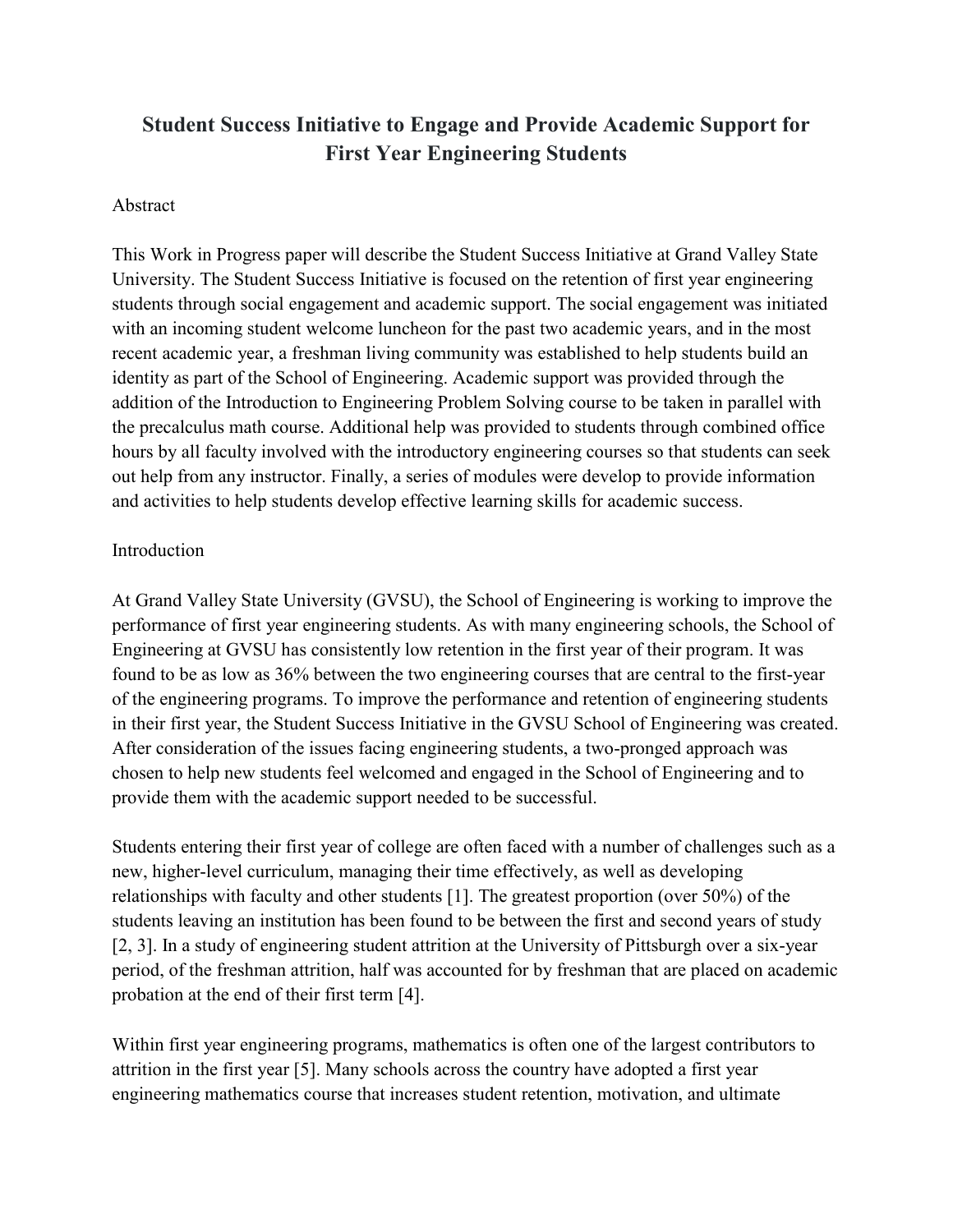success in their engineering programs [6]. Another prevalent tool for promoting first-to-second year undergraduate student retention is the use of a first year seminar [7]. Most first year seminars take place in a small, discussion based setting. They consist of curricular and cocurricular topics that are designed to help students integrate academically and socially into college life [8].

The first engineering courses taken by students at Grand Valley State University are Introduction to Engineering Design I and II taken in consecutive semesters. The greatest attrition in the engineering program at GVSU has been noted after the first of these courses. To provide academic support as well as a sense of community, all faculty involved in teaching the various sections of these courses provide combined office hours open to students in any section to attend. This not only give students greater access to help, but it also demonstrates the willingness of the faculty to help all students, not just the ones in their particular section.

Despite the number of faculty willing to help, some students fail to seek it out due to the effort required. Grand Valley State University students face unique challenges as a result of the University having multiple campuses. First year engineering students often find themselves living on one campus with most of their courses, while their only engineering course and the professors for that course are on another campus. Going to the engineering class or office hours requires a 30-minute bus ride to the other campus. Unfortunately, this extra bit of effort results in many unanswered questions. To make seeking help easier, faculty teaching introductory engineering courses and tutors have been scheduled to staff a new Student Success Center. While this center has locations on both campuses, the addition of resources on the main campus where engineering faculty are seldom seen has resulted in many students receiving help they otherwise would not.

When looking at the performance of different groups of students, it was found that students that start in pre-calculus were more at risk. Similar findings have been found at other institutions and a solution was proposed and developed through support from the National Science Foundation [6]. The result was the development of an introductory applied mathematics course, which focuses on the use of math in engineering courses. Material from this research initiative is taught in a new engineering course titled "Introduction to Engineering Problem Solving" and is taught in parallel with the precalculus math course, which is the prerequisite for calculus.

Beyond the need to provide academic support is to facilitate the engagement of students with that support. To improve engagement, the first step was the introduction of a welcome luncheon before the beginning of the Fall semester, allowing the students to meet other incoming students as well as faculty and graduating seniors. After two years of hosting this welcome event, the attendance is growing and the feedback has been positive. Additionally, the Student Success Initiative is actively pursuing the development of the engineering community through the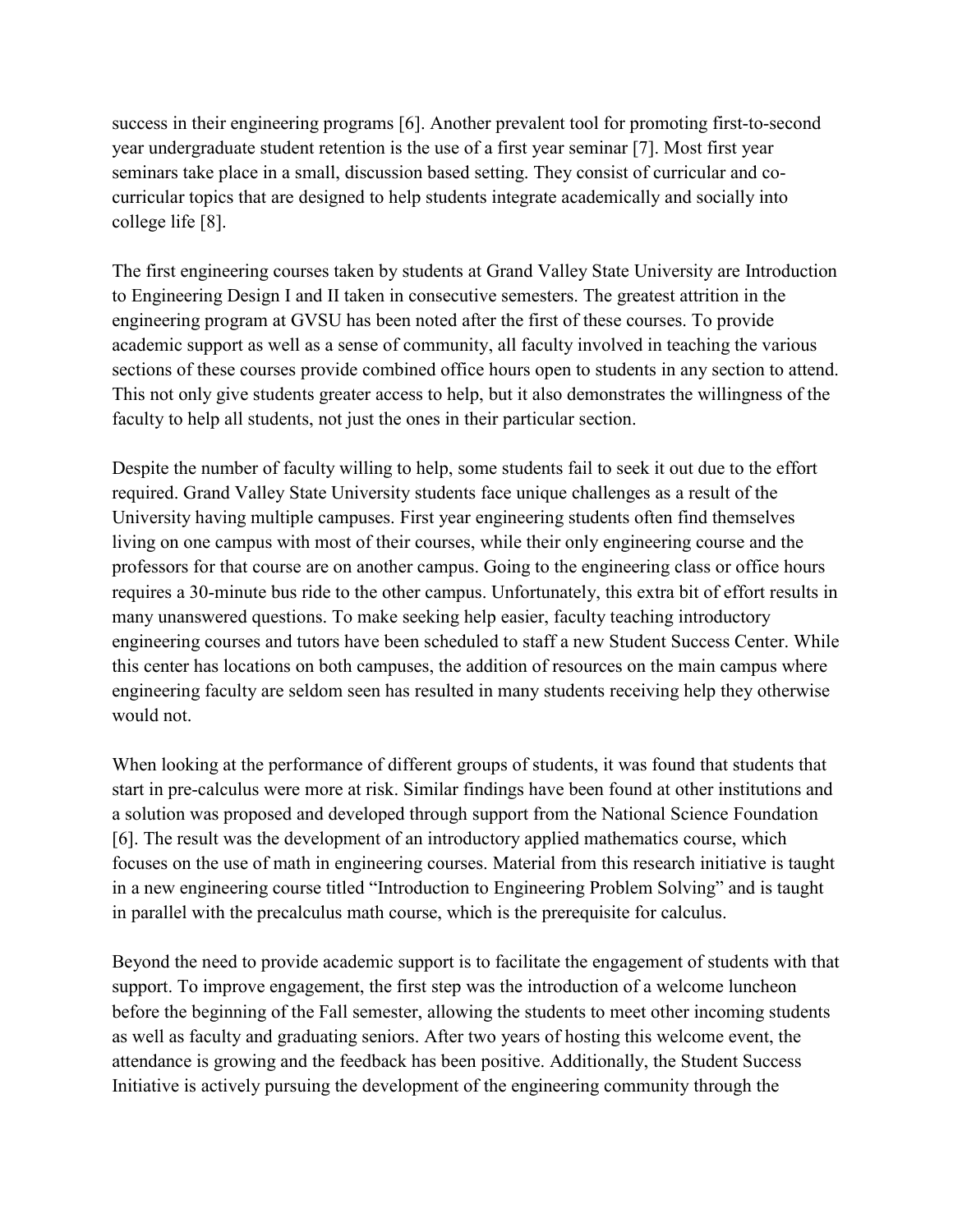development of a living community for new engineering students and making support more accessible and community based.

## Creating a Community

The first undertaking of the Student Success Initiative in the GVSU School of Engineering was to assist students in establishing relationships with other students as well as with faculty. For the past two academic years, all incoming students to the School of Engineering were invited to a welcome luncheon prior to beginning classes. The timing of the luncheon was scheduled to align with the annual Project Day events in which the graduating seniors set up and present their capstone projects. These capstone projects are industry sponsored and multi-disciplinary. Firstyear students were able to interact with the seniors, to ask questions about the program, and to see the types of projects and real world applications that students in the engineering program were involved with.

During the welcome luncheon the seating for the meal was organized by the sections of the Introduction to Engineering Design I course, the first of the engineering courses that the students will be taking. The faculty member who will be instructing the course is placed at the table with students enrolled in their class so that they can get to know each other in an informal and social setting before the beginning of the academic semester. Additionally, a couple of senior students are also assigned to each table to provide a student's perspective for when the first-year students have questions about what to expect.

Although the agenda for the welcome luncheon is mostly unstructured, there are some suggested questions provided at each table to help the incoming students feel more comfortable than if they had to identify questions to ask of the faculty and seniors themselves. Those planted questions tended to initiate the conversations and allow the students to then ask follow-up questions to address their specific areas of interest or concern. These questions included: what are you most nervous or excited about, how are you preparing for college, and how do you expect college to be different from high school?

After two years of the welcome luncheon, the attendance is growing and the feedback from the participants has helped the organizers make adjustments to better engage the new students. One adjustment made in the second year was the addition of an informational presentation about support available for students. It was found that the luncheon was a perfect opportunity to send new students the message that "we want them to be successful" and to promote the resources that we are making available to them.

In addition to welcoming the students, a first year engineering living community was established, named the Freshman Engineering Pod (referred to as the Pod). For this initial year, 20 spaces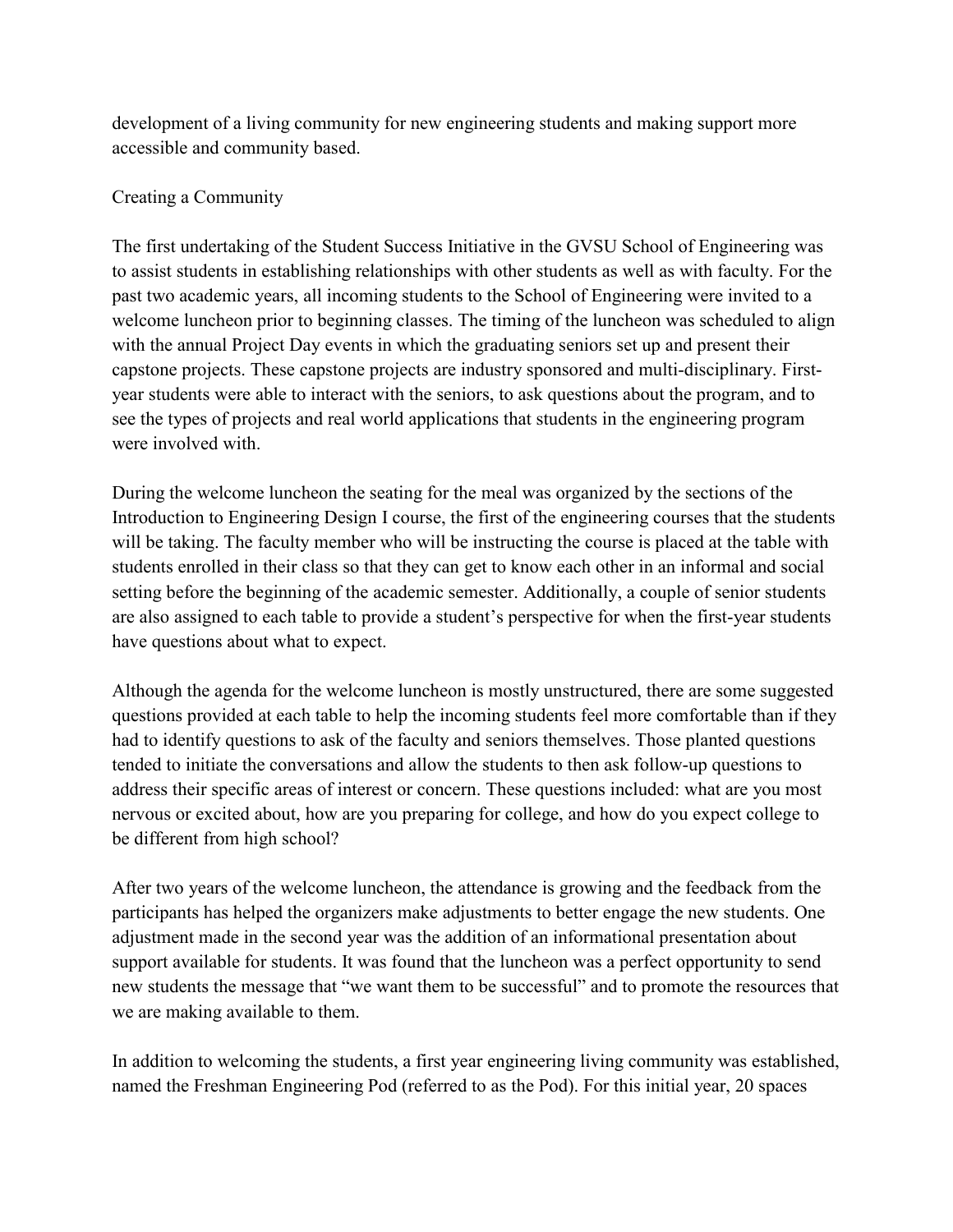were allocated to the Pod. These spaces were all filled and the Student Success Initiative is working to expand the number of spaces available.

The Pod is located in a learning and living center than has classroom spaces available to hold faculty office hours or tutorial sessions to support students in the first-year sequence of courses. These activities are located conveniently near the Pod, but they are also open to all first year engineering students. By making holding events near the learning community that are open to all engineering students, it is possible to develop a greater sense of community among the first year students, which extends to those that are not living in the Pod.

#### Academic Support

To provide students with greater access to faculty that can answer their questions, the office hours for all faculty teaching the first year engineering courses are provided to all students in all sections of the courses. This allows the students to seek out help at times that are convenient to them, even if their instructor is not available at that time. This not only provides greater academic support for the students but also conveys the sentiment that all faculty are committed to the success of the students. This aligns with the efforts to develop a sense of community within the School of Engineering.

Since the university is spread over two campuses with all engineering classes being held on one campus, providing engineering-specific academic support on both campuses was also identified as a way to better provide access to academic resources. Drop-in tutoring with graduate assistants as well as peer tutors was organized on both campuses. The attendance at these drop-in sessions is tracked for scheduling and assessment purposes.

Through review of first year seminars, relevant topics and activities to help students develop appropriate learning skills were identified [7-9]. These topics were prepared into a series of modules that could be used in a first-year seminar. To add a credit for a mandatory first-year seminar required a broader overview of the engineering foundations courses (required for secondary admission into the engineering programs). This review is being completed as part of the Student Success Initiative within the School of Engineering. However, while the first year seminar was under development for consideration, the modules were implemented in the EGR 100 – Introduction to Engineering course during the Fall 2018 semester in order to determine where adjustments could be made for future use. This course is not a required course for engineering majors and there are non-majors that take the course, however, many students that are considering an engineering major and are taking the pre-calculus courses in preparation for the engineering foundation courses also take EGR 100. Therefore, it allowed for the modules to be utilized so that the results of their implementation could be reviewed for further updates.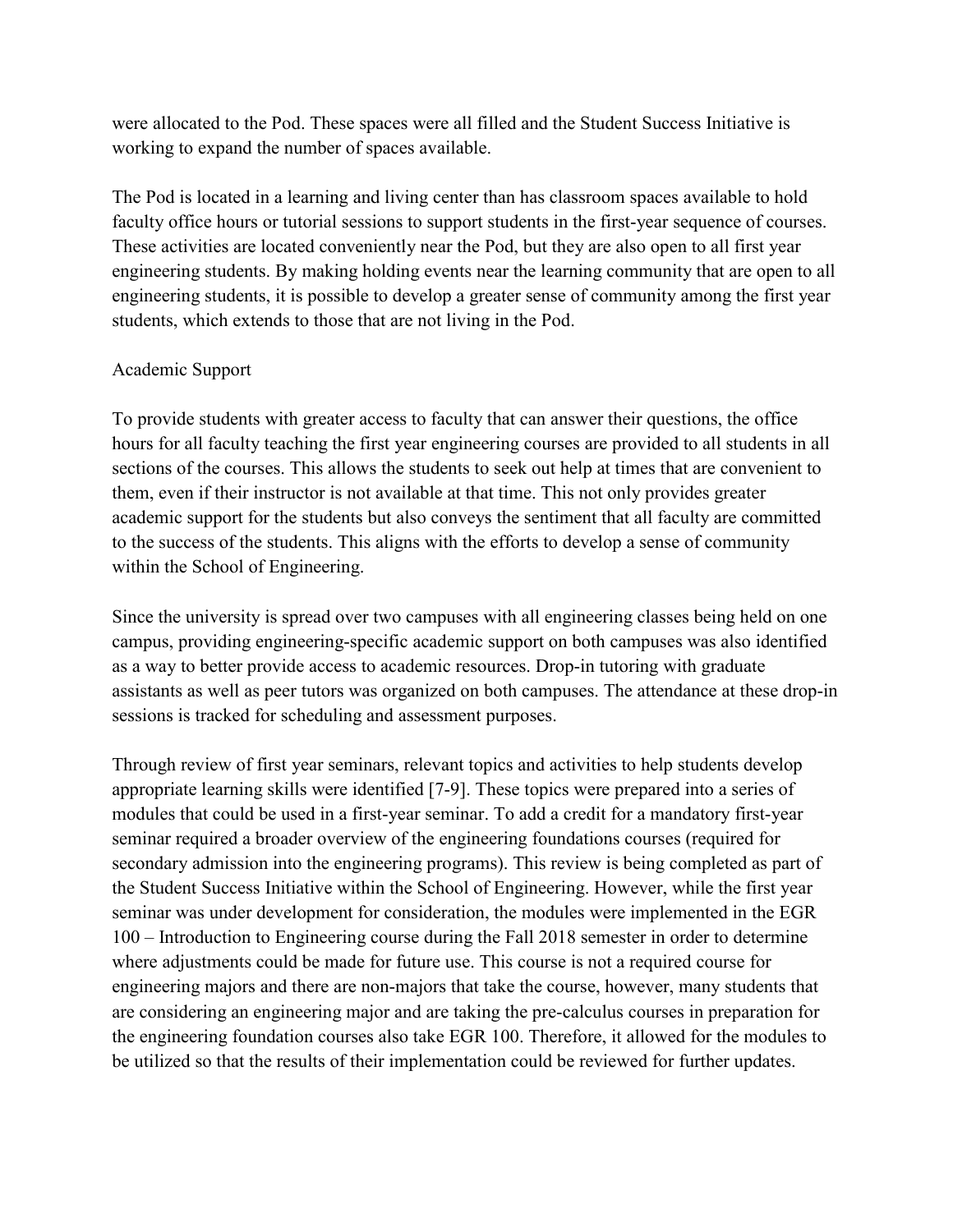These updated modules will be available for use in future offerings of EGR 100 or when a firstyear seminar course is added to the engineering foundations curriculum.

# Course for Preparedness

In addition to the efforts to improve support for the current curriculum as students take it, a course has been introduced to help students that have a math start of pre-calculus. The course is similar to the freshman course developed at Wright State University [6]. The course covers the application of math to solving engineering problems. The course begins with applications of algebra to engineering problems, which is followed by an exploration of the use of trigonometry. While it is assumed that students have not been taught calculus, students are introduced to the basic concepts of calculus and how it is applied to basic engineering problems.

This course differs from the Wright State model in sequence and content. When covering algebra, additional teaching materials were developed and introduced regarding the use of logarithms in engineering and all algebra topics are taught prior to starting trigonometry. The resequencing of topics was done to mirror the content delivery of the pre-calculus math course at Grand Valley State University.

# Results

The initial efforts of the Student Success Initiative have resulted in retention from the Introduction to Engineering Design I to Introduction to Engineering Design II of 44% during the most recent academic year, up from 36% the previous year. As this is the single greatest point within the GVSU engineering program for student attrition, these results are encouraging. However, this retention rate is still lower than desired and the Student Success Initiative is continuing to investigate curricular changes to incorporate a first-year seminar into the engineering program.

The efforts to develop a sense of community among the students within the School of Engineering have also been fruitful. The responses from surveys of the students that participated in the welcome luncheon have shown that the incoming students enjoyed the opportunity to talk to seniors, see their senior projects, and learn more about the School of Engineering and what they should expect.

At the time of the writing of this paper, the first academic year in which the Pod was in use was still underway. Preliminary feedback from the students living in the Pod was favorable but a full assessment will be completed at the end of the academic year. The feedback provided will be reviewed as the planning for the next academic year is finalized.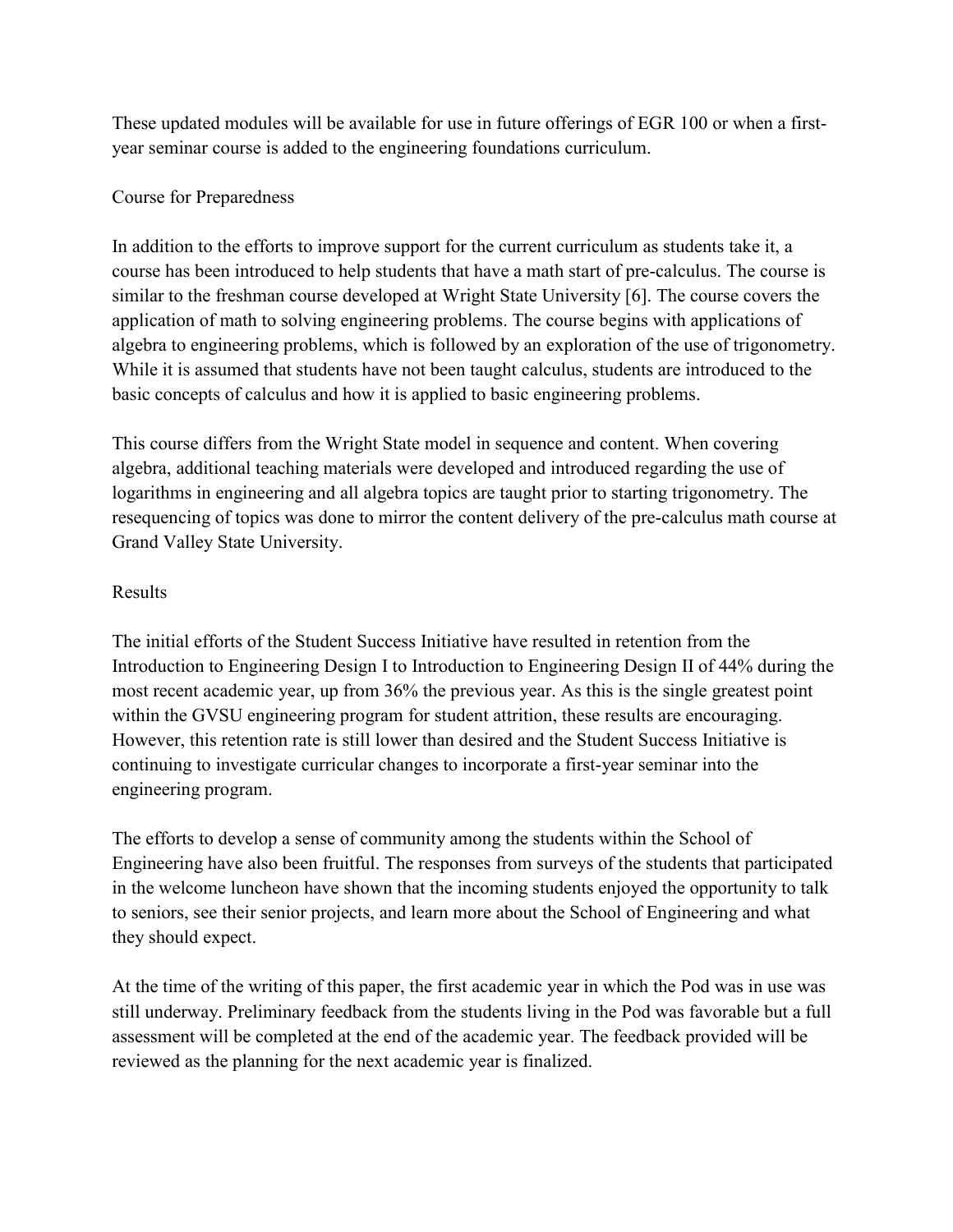The preliminary results of implementing a new course to introduce first-year engineering students to applied mathematics is positive. After completing the course, students self report to be more motivated to learn mathematics and that the course improved their chances to be successful in engineering and math courses. Initial data also shows that students that have taken the course have a higher average GPA for math courses than students that did not take it.

## **Conclusions**

The initial work of the Student Success Initiative in the GVSU School of Engineering has shown some promising results. An increase in the retention from the Introduction to Engineering Design I to Introduction to Engineering Design II course is one indicator that these efforts have been effective. Additionally, the introduction of a new course to improve outcomes for students that struggle to apply math has shown promising results, and feedback from students that have participated in the community building activities within the School of Engineering have been positive.

To build on these efforts, further opportunities to engage and support the students are being pursued. An engineering freshman living community has been initiated this academic year. A number of learning modules have also been developed and made available to the freshman students to help with time management, note taking, reading of STEM textbooks, and other skills that will help them be successful as they matriculate through the engineering program at GVSU. As further feedback is received and analyzed, the Student Success Initiative will continue to identify ways to support the students within the engineering program at Grand Valley State University.

### References:

[1] Gardner, J.N. (October, 2001). Why, academic deans and department heads are so critical to the success of first-year students. Paper presented at the Fall Institute of the Policy Center on the First Year of College, Asheville, North Carolina.

[2] Tinto, V. (1993). Leaving college: Rethinking the causes and cures of student attrition, 2<sup>nd</sup> ed. Chicago, IL: University of Chicago Press.

[3] Terenzini, P.T. (1987). Studying student attrition and retention. J.A. Muffo & G.W. McLaughlin (Eds.). Tallahassee: Association for Institutional Research.

[4] Shuman, L.J., Delaney, C., Wolfe, H., Scalise, A., Besterfield-Sacre, M. (June, 1999). Engineering Attrition: Student Characteristics and Educational Initiatives. Paper presented at ASEE Annual Conference, Charlotte, North Carolina.